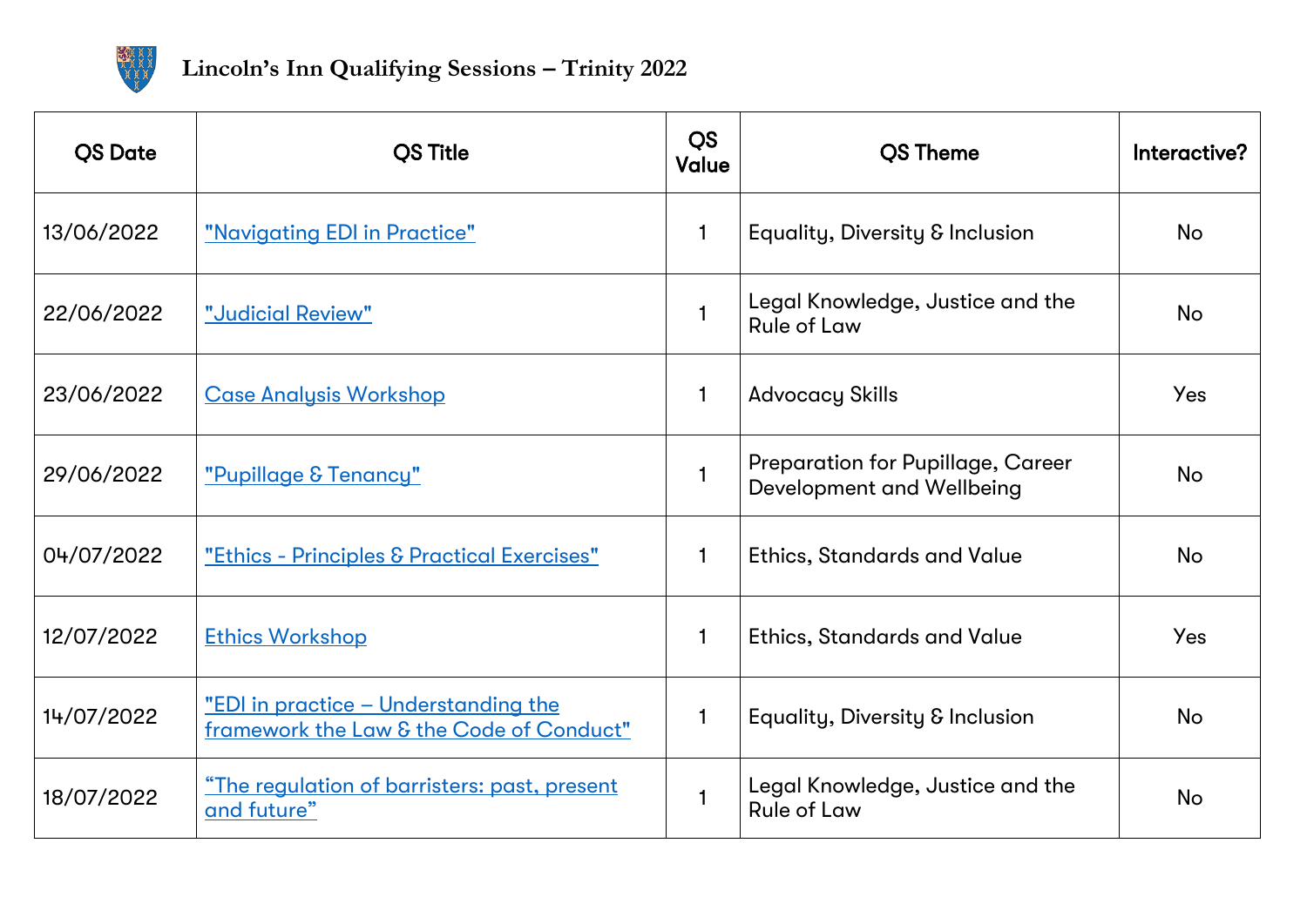

<span id="page-1-0"></span>

| Monday                       | Description:                                                                                                                        |
|------------------------------|-------------------------------------------------------------------------------------------------------------------------------------|
| 13 June 2022                 | "Navigating EDI in Practice"                                                                                                        |
|                              |                                                                                                                                     |
| Lecture & Domus              | This Qualifying Session will be a chaired panel discussion by barristers focusing on their lived experience of                      |
| <b>Ashworth Centre &amp;</b> | the way their protected characteristics have benefited and disadvantaged them in the professional lives.                            |
| <b>Great Hall</b>            | Speaker(s)/Tutor(s):                                                                                                                |
|                              | <b>Brie Stevens-Hoare QC</b>                                                                                                        |
|                              |                                                                                                                                     |
| <b>Timings:</b>              | <b>Details:</b>                                                                                                                     |
|                              | <b>QS</b> value: 1                                                                                                                  |
| <b>Registration: 17:30</b>   |                                                                                                                                     |
| <b>Start: 18:00</b>          | QS theme: Equality, Diversity & Inclusion<br><b>Interactive?: No</b>                                                                |
| <b>Finish: 21:30</b>         |                                                                                                                                     |
|                              |                                                                                                                                     |
|                              | <b>Materials and Preparation:</b>                                                                                                   |
|                              | No preparation required                                                                                                             |
|                              |                                                                                                                                     |
|                              | <b>Learning Outcomes:</b>                                                                                                           |
|                              | At the end of this Qualifying Session students will be able to:                                                                     |
|                              | Understand more deeply how protected characteristics impact an individual for good or bad.<br>$\bullet$                             |
|                              | Understanding the limits to one person's own ability to really understand and empathise another's lived<br>$\bullet$<br>experience. |
|                              | Understand a range of possible ways to educate and inform oneself in relation to characteristics                                    |
|                              | generally or an individual demonstrating respect and understanding.                                                                 |
|                              |                                                                                                                                     |
|                              | Professional Statement Reference: (Access the full Professional Statement for Barristers here)                                      |
|                              | 2.3 : Be aware and active in the pursuit of equality and respect for diversity, not tolerating unlawful                             |
|                              | discrimination, in themselves or others.                                                                                            |
|                              |                                                                                                                                     |
|                              | 3.3 : Respond appropriately to those from diverse backgrounds and to the needs and sensitivities created                            |
|                              | by individual circumstances.                                                                                                        |
|                              | 3.4 : Treat all people with respect and courtesy, regardless of their background or circumstances.                                  |
|                              |                                                                                                                                     |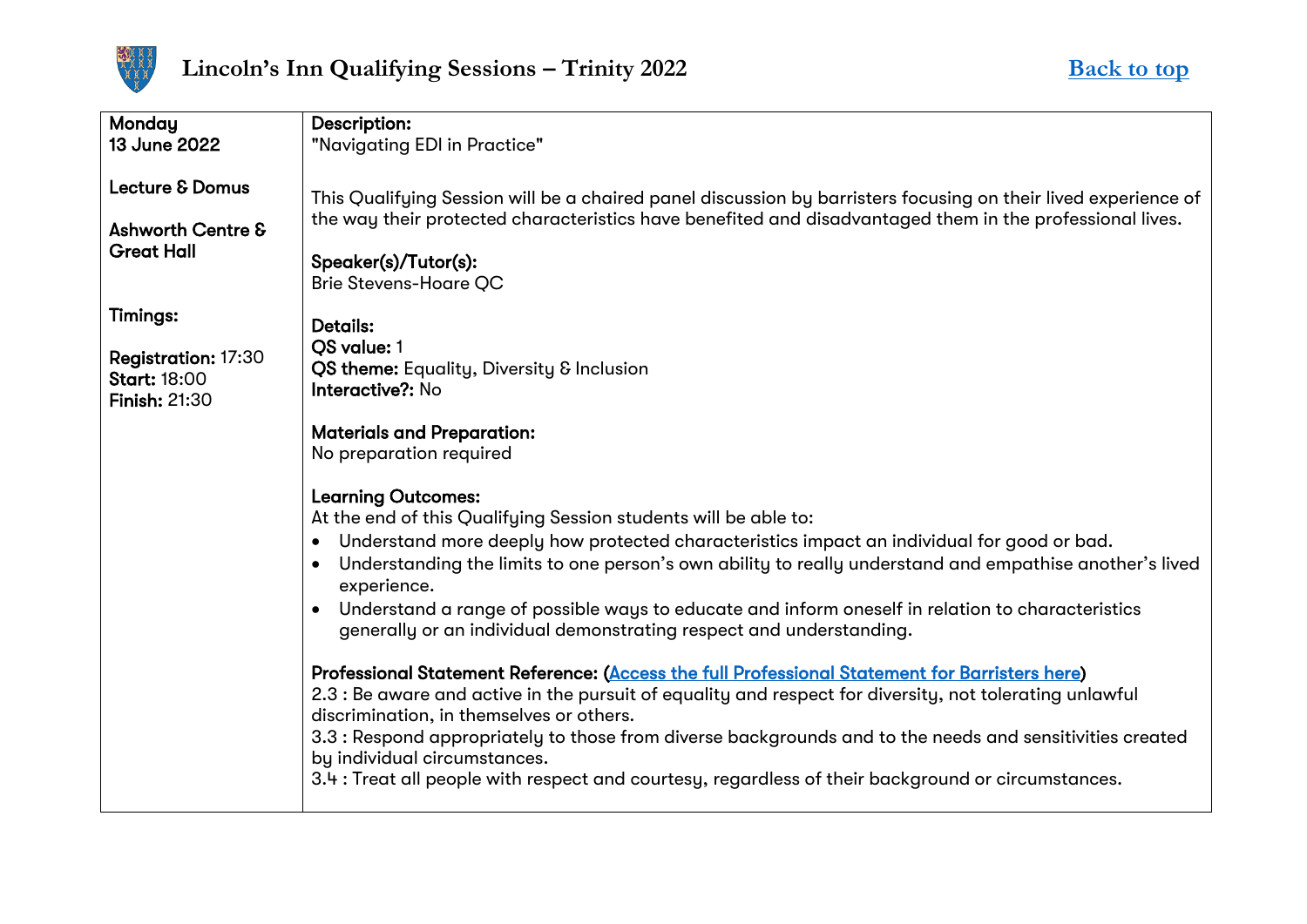

<span id="page-2-0"></span>

| Wednesday                                                                  | Description:                                                                                                                                                                                                                                                                                                                                                                                                                                                                                                                                                                                         |
|----------------------------------------------------------------------------|------------------------------------------------------------------------------------------------------------------------------------------------------------------------------------------------------------------------------------------------------------------------------------------------------------------------------------------------------------------------------------------------------------------------------------------------------------------------------------------------------------------------------------------------------------------------------------------------------|
| 22 June 2022                                                               | "Judicial Review"                                                                                                                                                                                                                                                                                                                                                                                                                                                                                                                                                                                    |
| Lecture Night -<br><b>Hybrid</b><br><b>Ashworth Centre &amp;</b><br>Online | This Qualifying Session seeks to give students a practical understanding of the difficulties faced by judicial<br>review practitioners.<br>Speaker(s)/Tutor(s):<br>Katherine Barnes, Daniel Cashman and Celia Rooney                                                                                                                                                                                                                                                                                                                                                                                 |
| <b>Timings:</b>                                                            | <b>Details:</b><br><b>OS value: 1</b>                                                                                                                                                                                                                                                                                                                                                                                                                                                                                                                                                                |
| <b>Registration: 17:30</b><br><b>Start: 18:00</b>                          | QS theme: Legal Knowledge, Justice and the Rule of Law<br>Interactive?: No                                                                                                                                                                                                                                                                                                                                                                                                                                                                                                                           |
| <b>Finish: 19:30</b>                                                       | <b>Materials and Preparation:</b><br>No preparation required                                                                                                                                                                                                                                                                                                                                                                                                                                                                                                                                         |
|                                                                            | <b>Learning Outcomes:</b><br>At the end of this Qualifying Session students will be able to:<br>Understand some of the practical challenges faced by barristers acting for claimants and defendants<br>$\bullet$                                                                                                                                                                                                                                                                                                                                                                                     |
|                                                                            | in claims for judicial review.                                                                                                                                                                                                                                                                                                                                                                                                                                                                                                                                                                       |
|                                                                            | Understand and appreciate the principles that govern judicial review, in particular the conduct that is<br>expected of government and other public bodies.                                                                                                                                                                                                                                                                                                                                                                                                                                           |
|                                                                            | Gain practical insight as to how - against that backdrop, of principles and practical challenges -<br>barristers can ensure they comply with their professional obligations.                                                                                                                                                                                                                                                                                                                                                                                                                         |
|                                                                            | Have a broad understanding of the Government's reforms to judicial review.                                                                                                                                                                                                                                                                                                                                                                                                                                                                                                                           |
|                                                                            | Professional Statement Reference: (Access the full Professional Statement for Barristers here)<br>1.1 : Uphold the reputation of the Bar and observe their duty to the court in the administration of justice.<br>2.1 : Act with the utmost integrity and independence at all times, in the interests of justice, representing<br>clients with courage, perseverance and fearlessness.<br>2.6 : Ensure they practise with adaptability and flexibility, by being self-aware and self-directed,<br>recognising and acting upon the continual need to maintain and develop their knowledge and skills. |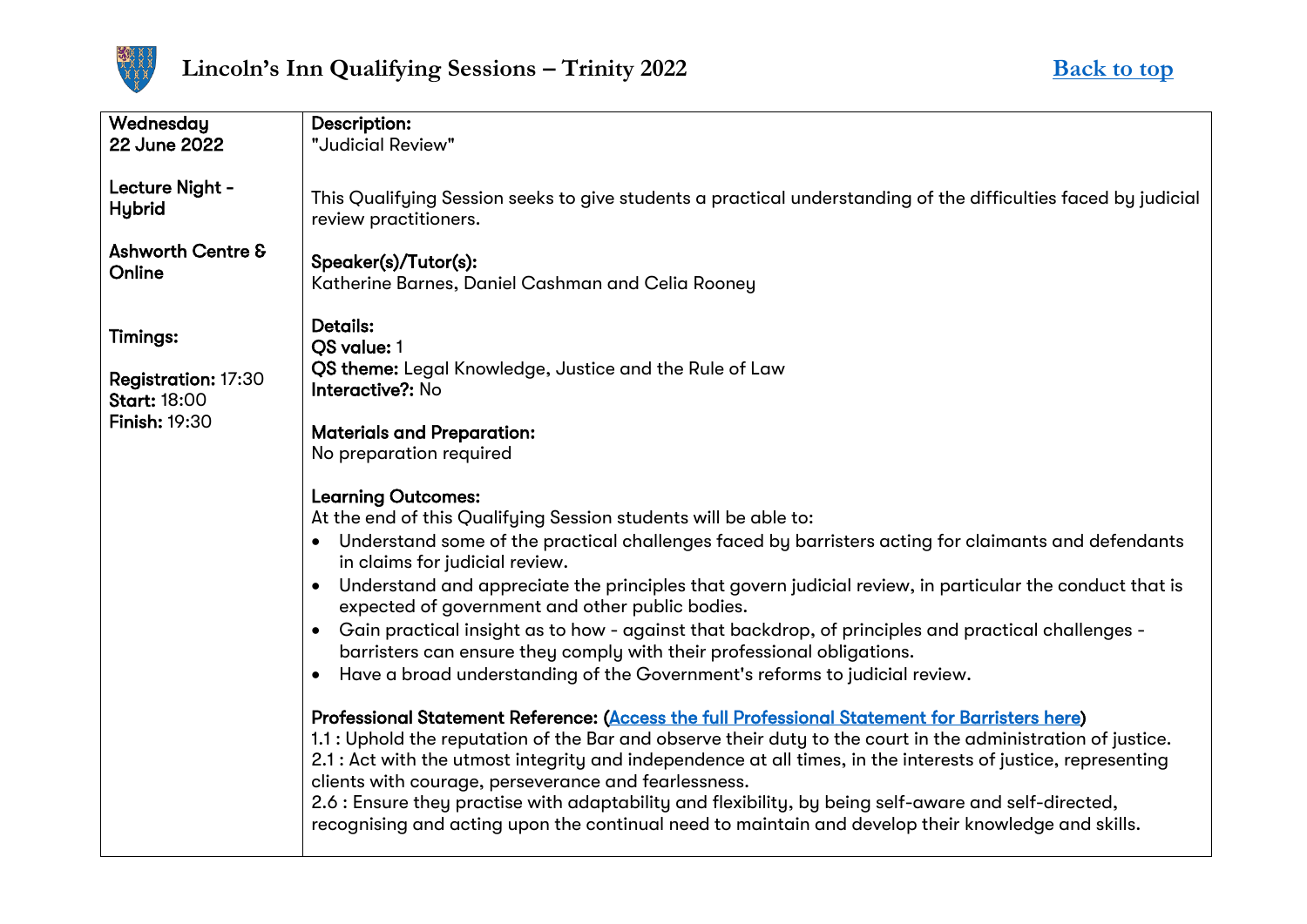

<span id="page-3-0"></span>

| <b>Thursday</b>                                                           | Description:                                                                                                                                                                                                                                                                                                                          |
|---------------------------------------------------------------------------|---------------------------------------------------------------------------------------------------------------------------------------------------------------------------------------------------------------------------------------------------------------------------------------------------------------------------------------|
| 23 June 2022                                                              | <b>Case Analysis Workshop</b>                                                                                                                                                                                                                                                                                                         |
|                                                                           |                                                                                                                                                                                                                                                                                                                                       |
| <b>Case Analysis</b><br>Workshop                                          | Students will discuss a case analysis scenario in groups led by experienced practitioners. The Case<br>Analysis will explore the preparation of a case.                                                                                                                                                                               |
| <b>Ashworth Centre</b>                                                    | Speaker(s)/Tutor(s):<br><b>Various</b>                                                                                                                                                                                                                                                                                                |
| <b>Timings:</b>                                                           | <b>Details:</b>                                                                                                                                                                                                                                                                                                                       |
| <b>Registration: 17:30</b><br><b>Start: 18:00</b><br><b>Finish: 19:30</b> | QS value: 1<br><b>QS theme: Advocacy Skills</b><br>Interactive?: Yes                                                                                                                                                                                                                                                                  |
|                                                                           |                                                                                                                                                                                                                                                                                                                                       |
|                                                                           | <b>Materials and Preparation:</b><br>Students will be sent exercises a week before the event to prepare in advance of the session. Students will<br>discuss a case in groups and aim to identify the positive and negative points for their side. Students who<br>have clearly not prepared will not be awarded a Qualifying Session. |
|                                                                           |                                                                                                                                                                                                                                                                                                                                       |
|                                                                           | <b>Learning Outcomes:</b><br>At the end of this Qualifying Session students will be able to:                                                                                                                                                                                                                                          |
|                                                                           |                                                                                                                                                                                                                                                                                                                                       |
|                                                                           | Identify and evaluate the mitigating and aggravating factors within the case.<br>$\bullet$                                                                                                                                                                                                                                            |
|                                                                           | Apply the key principles of case analysis methodology.<br>$\bullet$                                                                                                                                                                                                                                                                   |
|                                                                           | Professional Statement Reference: (Access the full Professional Statement for Barristers here)<br>1.11 Ensure they are fully prepared<br>1.12 Employ effective research skills<br>1.15 Have persuasive oral advocacy skills                                                                                                           |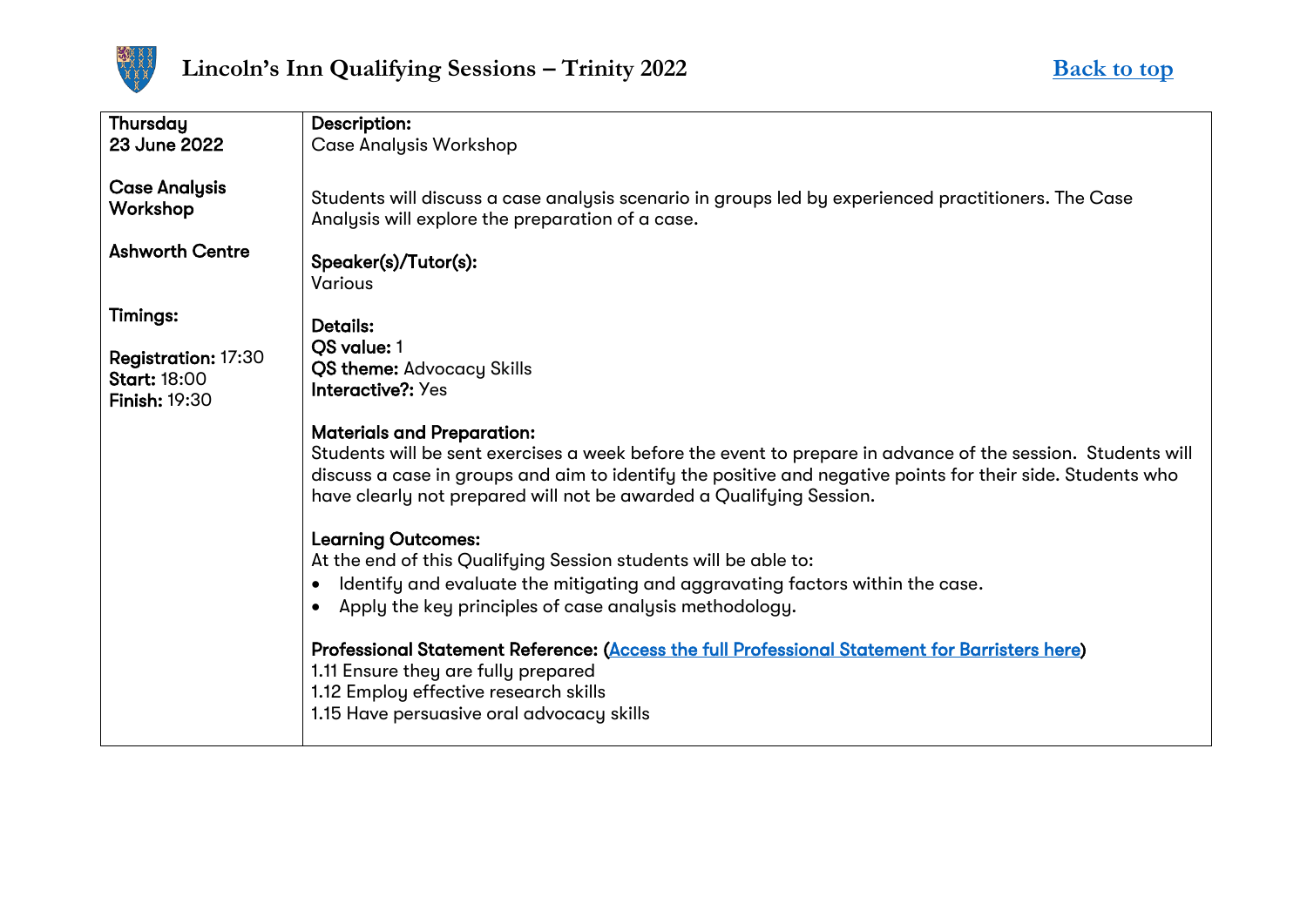

<span id="page-4-0"></span>

| Wednesday                                                          | Description:                                                                                                                                                                                                                                                                                                                                                                                                                                                                                                                                             |
|--------------------------------------------------------------------|----------------------------------------------------------------------------------------------------------------------------------------------------------------------------------------------------------------------------------------------------------------------------------------------------------------------------------------------------------------------------------------------------------------------------------------------------------------------------------------------------------------------------------------------------------|
| 29 June 2022                                                       | "Pupillage & Tenancy"                                                                                                                                                                                                                                                                                                                                                                                                                                                                                                                                    |
| Lecture Night - Online<br>Online                                   | This Qualifying Session will be a talk from four new tenants on preparation for pupillage, what to expect<br>from 1st and 2nd Sixes, and the progression from pupillage to tenancy.<br>Speaker(s)/Tutor(s):                                                                                                                                                                                                                                                                                                                                              |
| <b>Timings:</b>                                                    | Alex Benn, Emilia Carslaw, Hamish Fraser and Tadhgh Barwell O'Connor                                                                                                                                                                                                                                                                                                                                                                                                                                                                                     |
| Registration: 17:45<br><b>Start: 18:00</b><br><b>Finish: 19:30</b> | <b>Details:</b><br>QS value: 1<br>QS theme: Preparation for Pupillage, Career Development and Wellbeing<br>Interactive?: No                                                                                                                                                                                                                                                                                                                                                                                                                              |
|                                                                    | <b>Materials and Preparation:</b><br>No preparation required                                                                                                                                                                                                                                                                                                                                                                                                                                                                                             |
|                                                                    | <b>Learning Outcomes:</b><br>At the end of this Qualifying Session students will be able to:                                                                                                                                                                                                                                                                                                                                                                                                                                                             |
|                                                                    | Plan and prepare for future career development and pupillage effectively.<br>$\bullet$                                                                                                                                                                                                                                                                                                                                                                                                                                                                   |
|                                                                    | Recognise the challenges as a new barrister and how to overcome them.<br>$\bullet$                                                                                                                                                                                                                                                                                                                                                                                                                                                                       |
|                                                                    | Identify tools and techniques on how to thrive in pupillage and build your practice.<br>$\bullet$                                                                                                                                                                                                                                                                                                                                                                                                                                                        |
|                                                                    | Professional Statement Reference: (Access the full Professional Statement for Barristers here)<br>1.3 : Have a knowledge and understanding of the law and procedure relevant to their area(s) of practice.<br>1.9 : Exercise good communication skills, through any appropriate medium and with any audience as<br>required in their work.<br>2.6 : Ensure they practise with adaptability and flexibility, by being self-aware and self-directed,<br>recognising and acting upon the continual need to maintain and develop their knowledge and skills. |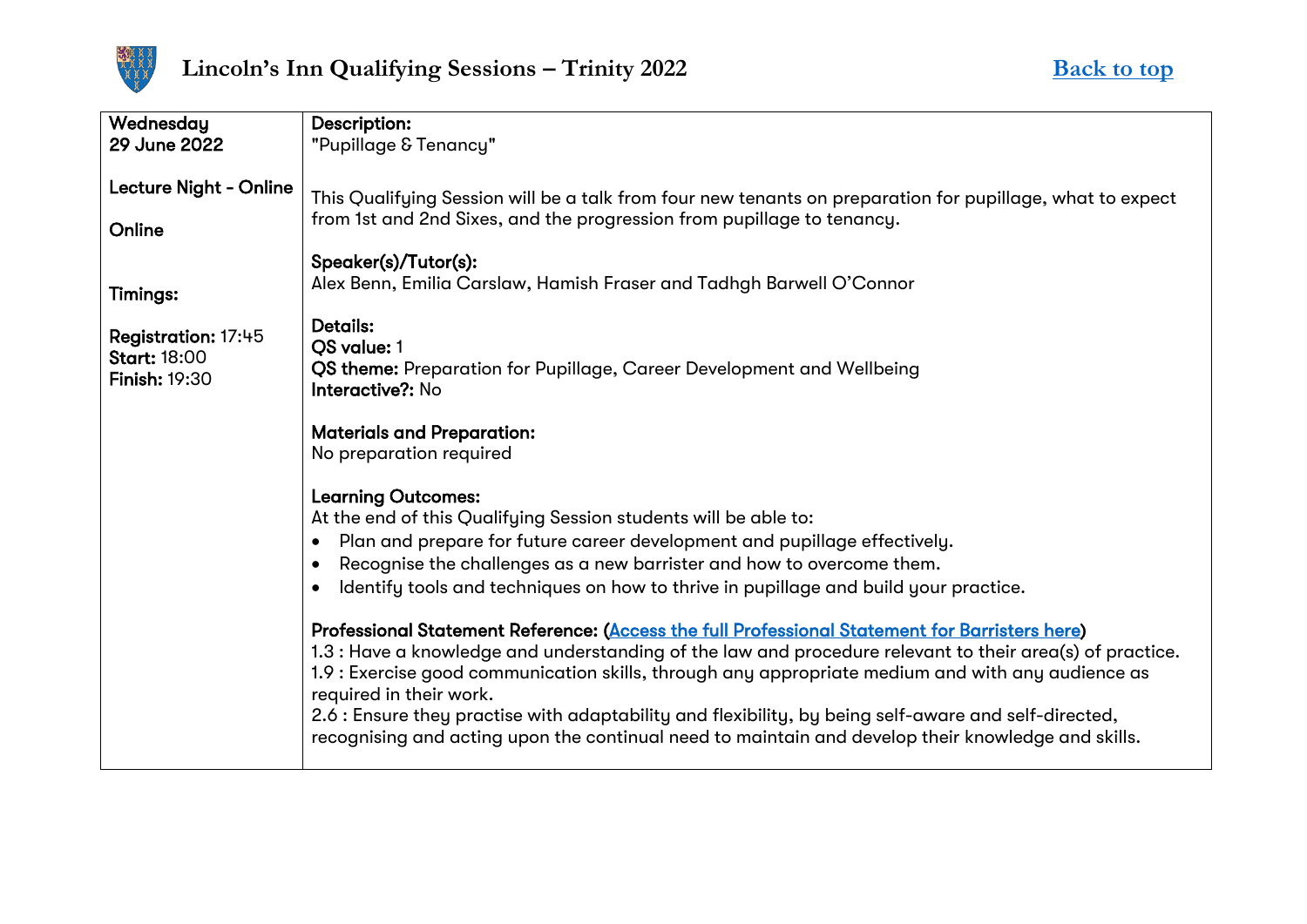

<span id="page-5-0"></span>

| <b>Monday</b><br>04 July 2022                                                   | Description:<br>"Ethics - Principles & Practical Exercises"                                                                                                                                                                                                                                                                                                                                                                                                                                                 |
|---------------------------------------------------------------------------------|-------------------------------------------------------------------------------------------------------------------------------------------------------------------------------------------------------------------------------------------------------------------------------------------------------------------------------------------------------------------------------------------------------------------------------------------------------------------------------------------------------------|
| <b>Lecture &amp; Domus</b><br><b>Ashworth Centre &amp;</b><br><b>Great Hall</b> | The Qualifying Session 'Ethics - Principles & Practical Exercises' will last 45 minutes with one civil<br>practitioner and one criminal practitioner each presenting three simple ethics problems which will be<br>discussed with the audience who will vote on answers using the "Slido" app. This will be followed by 15<br>minutes for general questions from the audience on the issues raised during the session.                                                                                      |
| <b>Timings:</b>                                                                 | Speaker(s)/Tutor(s):<br>Alexander dos Santos and George Payne                                                                                                                                                                                                                                                                                                                                                                                                                                               |
| <b>Registration: 17:30</b><br><b>Start: 18:00</b><br><b>Finish: 21:30</b>       | Details:<br>OS value: 1<br>QS theme: Ethics, Standards and Value<br>Interactive?: No                                                                                                                                                                                                                                                                                                                                                                                                                        |
|                                                                                 | <b>Materials and Preparation:</b><br>No preparation required                                                                                                                                                                                                                                                                                                                                                                                                                                                |
|                                                                                 | <b>Learning Outcomes:</b><br>At the end of this Qualifying Session students will be able to:<br>Identify ethical issues as they arise in real-world practical situations.<br>$\bullet$<br>Recognise what parts of the BSB Handbook may become engaged when ethical problems arise.<br>$\bullet$<br>Work through ethical problems to devise potential solutions or to determine what decisions may be<br>available by reference to the student's professional obligations.                                   |
|                                                                                 | Professional Statement Reference: (Access the full Professional Statement for Barristers here)<br>1.1 : Uphold the reputation of the Bar and observe their duty to the court in the administration of justice.<br>1.16 : Comply with regulatory requirements set down by the Bar Standards Board, including the Code of<br>Conduct.<br>2.1 : Act with the utmost integrity and independence at all times, in the interests of justice, representing<br>clients with courage, perseverance and fearlessness. |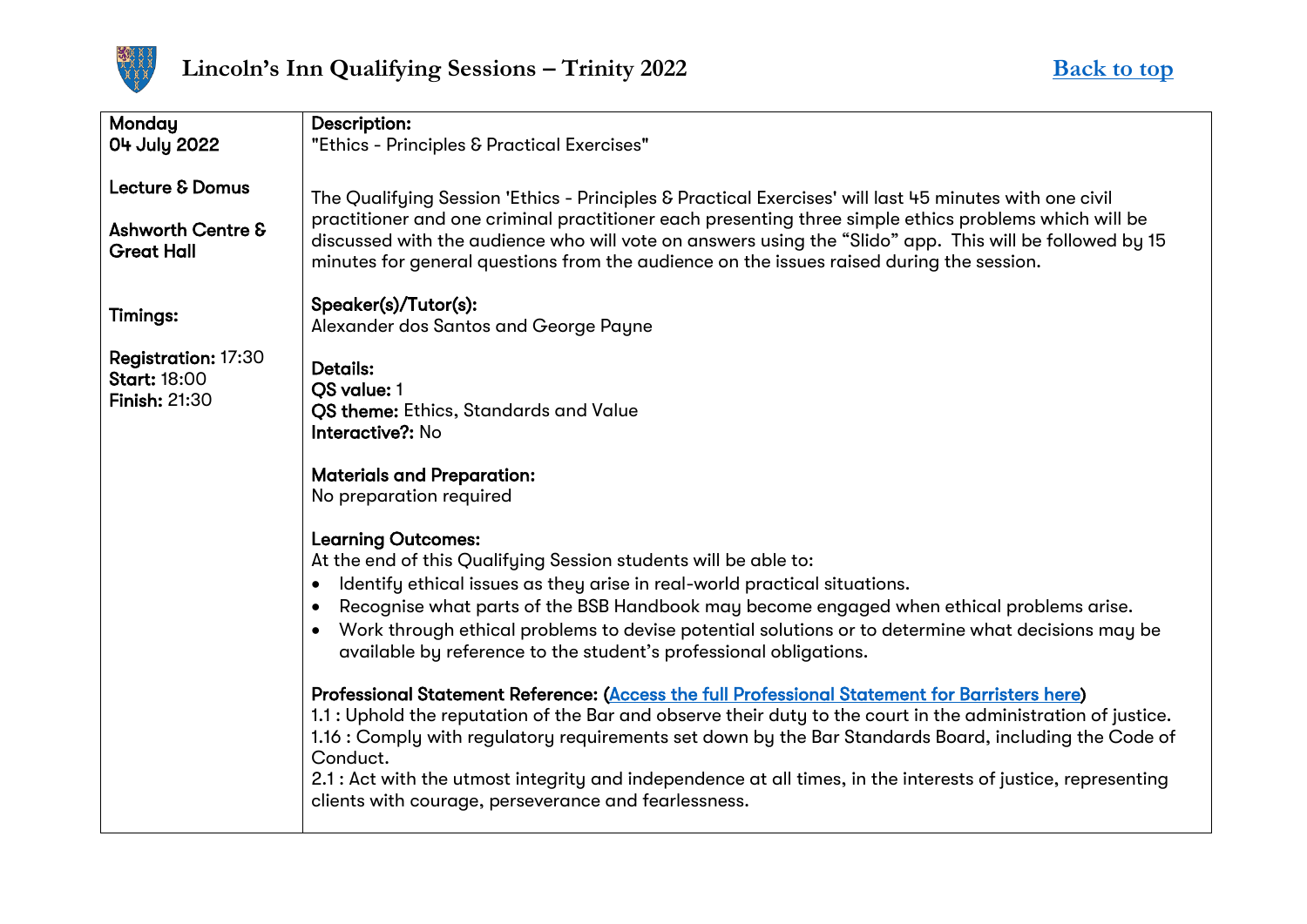

<span id="page-6-0"></span>

| Tuesday                    | Description:                                                                                                      |
|----------------------------|-------------------------------------------------------------------------------------------------------------------|
| 12 July 2022               | <b>Ethics Workshop</b>                                                                                            |
|                            |                                                                                                                   |
| <b>Ethics Workshop</b>     |                                                                                                                   |
|                            | Students will discuss ethical scenarios in groups led by experienced practitioners and will aim to identify       |
| <b>Ashworth Centre</b>     | the core duties engaged within each scenario.                                                                     |
|                            |                                                                                                                   |
|                            | Speaker(s)/Tutor(s):                                                                                              |
| <b>Timings:</b>            | <b>Various</b>                                                                                                    |
|                            |                                                                                                                   |
| <b>Registration: 17:30</b> | <b>Details:</b>                                                                                                   |
| <b>Start: 18:00</b>        | <b>QS</b> value: 1                                                                                                |
| <b>Finish: 19:30</b>       | <b>QS theme:</b> Ethics, Standards and Value                                                                      |
|                            | Interactive?: Yes                                                                                                 |
|                            |                                                                                                                   |
|                            | <b>Materials and Preparation:</b>                                                                                 |
|                            | Students will be sent ethical scenarios to consider in advance. Students should think about what should be        |
|                            | done in each scenario and identify the code duties that come into play. Students will be expected to take         |
|                            | part in the discussion at the workshop. Students who have clearly not prepared will not be awarded a              |
|                            | Qualifying Session.                                                                                               |
|                            |                                                                                                                   |
|                            | <b>Learning Outcomes:</b>                                                                                         |
|                            | At the end of this Qualifying Session students will be able to:                                                   |
|                            | Recognise when core duties are engaged in specific ethical situations.<br>$\bullet$                               |
|                            | Identify the relevant sections of the Bar Code of Conduct applicable in specific ethical situations.<br>$\bullet$ |
|                            | Formulate correct courses of action in dealing with ethical situations.                                           |
|                            |                                                                                                                   |
|                            | Professional Statement Reference: (Access the full Professional Statement for Barristers here)                    |
|                            | 1.1 : Uphold the reputation of the Bar and observe their duty to the court in the administration of justice.      |
|                            |                                                                                                                   |
|                            | 1.16 : Comply with regulatory requirements set down by the Bar Standards Board, including the Code of             |
|                            | Conduct.                                                                                                          |
|                            | 2.1 : Act with the utmost integrity and independence at all times, in the interests of justice, representing      |
|                            | clients with courage, perseverance and fearlessness.                                                              |
|                            |                                                                                                                   |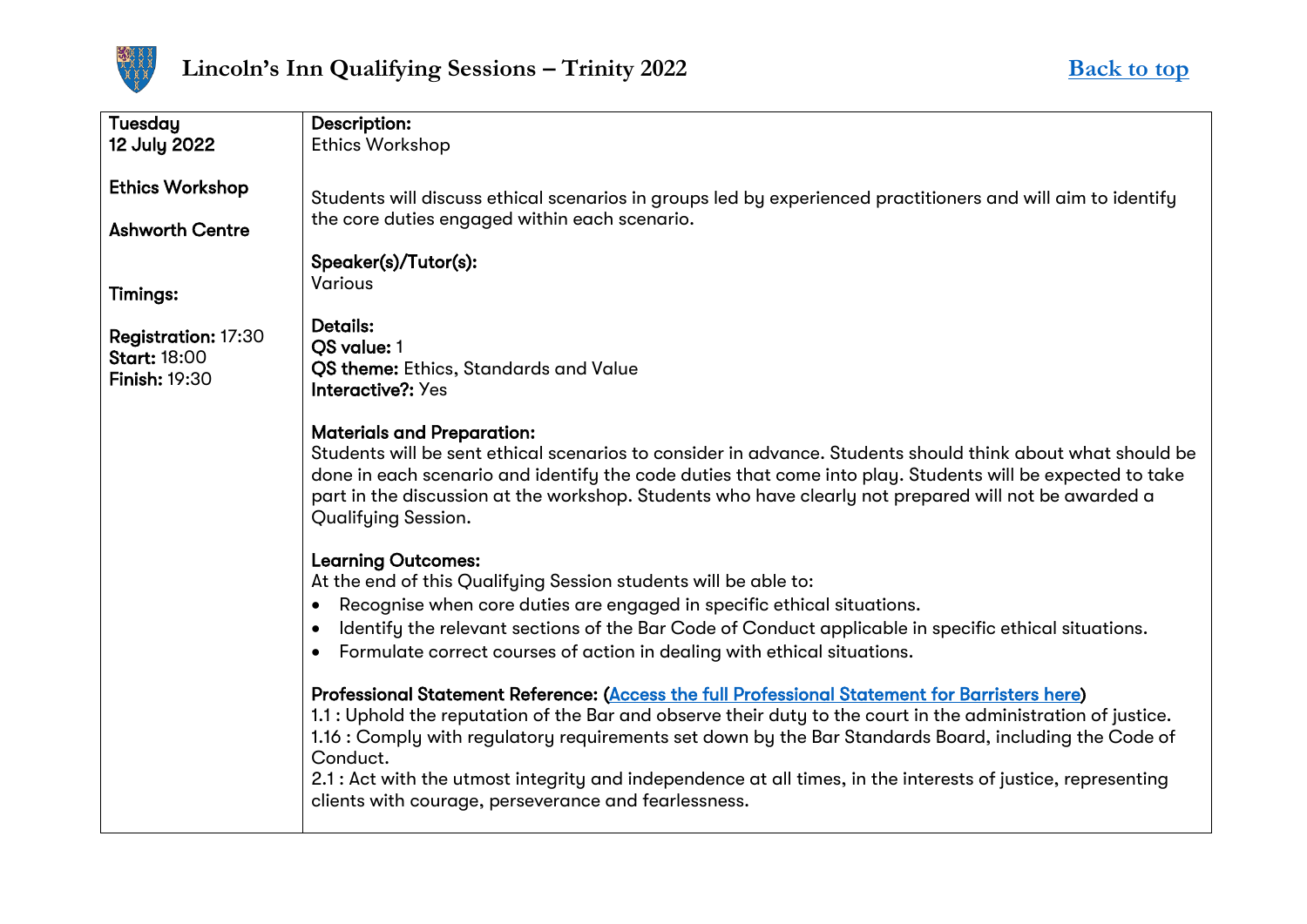

<span id="page-7-0"></span>

| Thursday                                                                   | Description:                                                                                                                                                                                                                                                                                                                                                                                                                                                                                                                          |
|----------------------------------------------------------------------------|---------------------------------------------------------------------------------------------------------------------------------------------------------------------------------------------------------------------------------------------------------------------------------------------------------------------------------------------------------------------------------------------------------------------------------------------------------------------------------------------------------------------------------------|
| 14 July 2022                                                               | "EDI in practice - Understanding the framework the Law & the Code of Conduct"                                                                                                                                                                                                                                                                                                                                                                                                                                                         |
| Lecture Night -<br><b>Hybrid</b><br><b>Ashworth Centre &amp;</b><br>Online | This Qualifying Session will inform students about the framework of equalities law and barristers'<br>professional obligations relating to inclusion. It will include illustrations of inclusion issues which pupils and<br>new practitioners might encounter.<br>Speaker(s)/Tutor(s):<br><b>Brie Stevens-Hoare QC</b>                                                                                                                                                                                                                |
| <b>Timings:</b><br>Registration: 17:30<br><b>Start: 18:00</b>              | <b>Details:</b><br>QS value: 1<br>QS theme: Equality, Diversity & Inclusion                                                                                                                                                                                                                                                                                                                                                                                                                                                           |
| <b>Finish: 19:30</b>                                                       | Interactive?: No                                                                                                                                                                                                                                                                                                                                                                                                                                                                                                                      |
|                                                                            | <b>Materials and Preparation:</b><br>No preparation required                                                                                                                                                                                                                                                                                                                                                                                                                                                                          |
|                                                                            | <b>Learning Outcomes:</b><br>At the end of this Qualifying Session students will be able to:<br>Understand the key concepts of the Equality Act 2010 (direct and indirect discrimination, protected<br>characteristics and victimisation).<br>Understand how the Equality Act 2010 applies to both self-employed and employed barristers, and<br>how it applies when engaging with professional and lay clients.<br>Explain some of the inclusion issues which could arise during pupillage and the first three years of<br>practice. |
|                                                                            | Professional Statement Reference: (Access the full Professional Statement for Barristers here)<br>2.3 : Be aware and active in the pursuit of equality and respect for diversity, not tolerating unlawful<br>discrimination, in themselves or others.<br>3.3 : Respond appropriately to those from diverse backgrounds and to the needs and sensitivities created<br>by individual circumstances.<br>3.4 : Treat all people with respect and courtesy, regardless of their background or circumstances.                               |